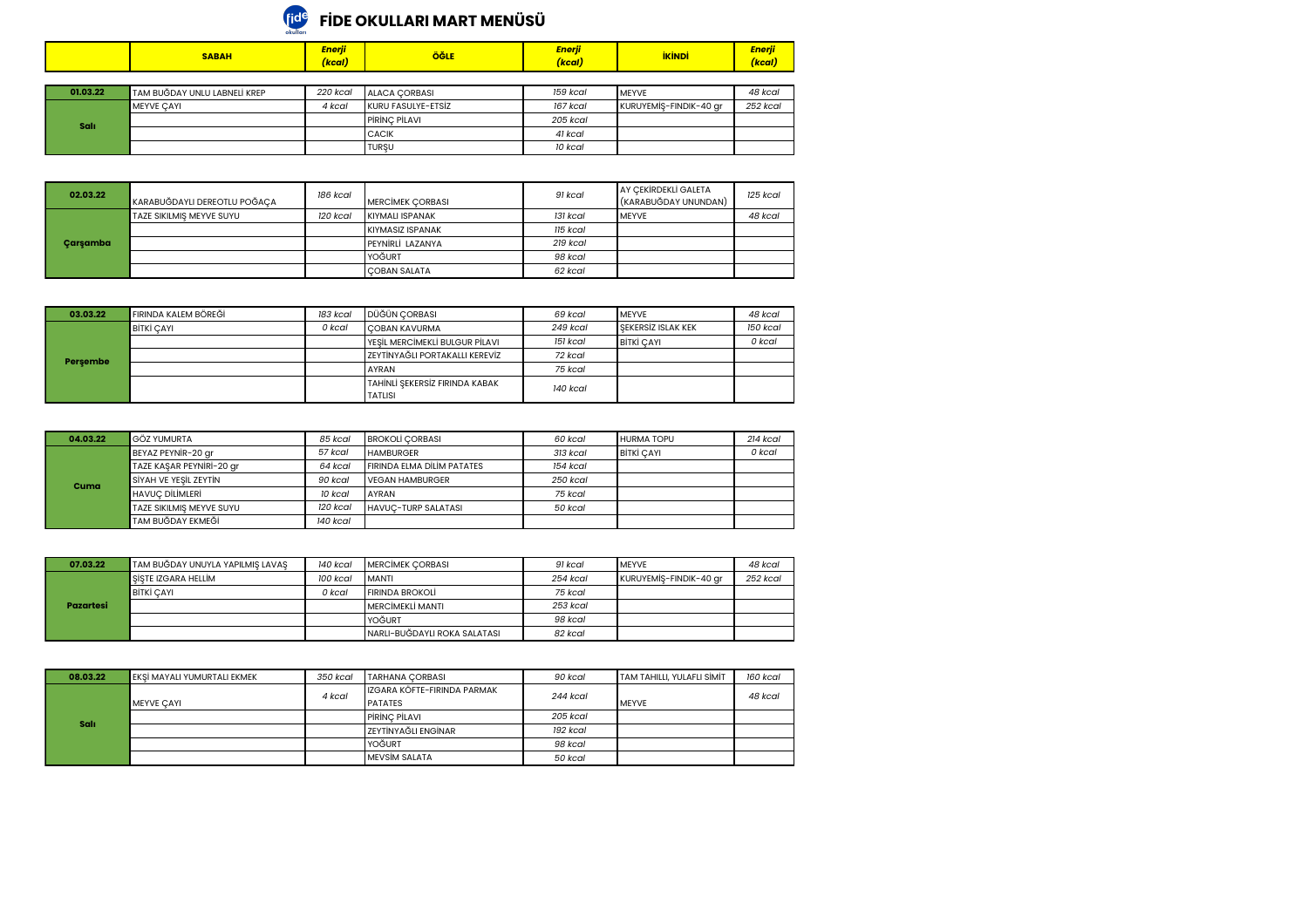| 09.03.22 | <b>HASLANMIS YUMURTA</b> | 65 kcal  | <b>EZOGELIN CORBASI</b>        | 98 kcal    | <b>IMEYVE</b>          | 48 kcal  |
|----------|--------------------------|----------|--------------------------------|------------|------------------------|----------|
|          |                          |          | ETLİ, NOHUTLU, YARMALI,        |            |                        |          |
|          |                          | 57 kcal  | KURUTULMUŞ PATLICAN VE BİBER   | 165 kcal   | <b>IKAKAOLU PANKEK</b> | 114 kcal |
|          | BEYAZ PEYNIR-20 gr       |          | <b>DOLMASI</b>                 |            |                        |          |
|          | DİL PEYNİRİ-20 gr        | 64 kcal  | <b>ERISTE</b>                  | $215$ kcal |                        |          |
| Carsamba |                          | 90 kcal  | NOHUTLU, YARMALI, KURUTULMUS   | 148 kcal   |                        |          |
|          | SİYAH VE YEŞİL ZEYTİN    |          | PATLICAN VE BİBER DOLMASI      |            |                        |          |
|          | <b>HAVUC DİLİMLERİ</b>   | 10 kcal  | MEVSİM YEŞİLLİKLERİNDEN SALATA | 55 kcal    |                        |          |
|          | TAZE SIKILMIŞ MEYVE SUYU | 120 kcal | YOĞURT                         | 98 kcal    |                        |          |
|          | TAM BUĞDAY EKMEĞİ        | 140 kcal |                                |            |                        |          |

| 10.03.22 | FIRINDA PEYNIRLİ-YUMURTALI-SEBZELİ-<br>ZEYTİNLİ EKŞİ MAYALI EKMEK (2 ADET) | 340 kcal | <b>TANELI SEBZE CORBASI</b>     | 65 kcal  | DEREOTLU PEYNIRLI<br>KARABUĞDAYLI POĞAÇA | 186 kcal |
|----------|----------------------------------------------------------------------------|----------|---------------------------------|----------|------------------------------------------|----------|
|          | <b>MEYVE CAYI</b>                                                          | 4 kcal   | <b>BALIK IZGARA-SOMON</b>       | 166 kcal | <b>IMEYVE</b>                            | 48 kcal  |
|          |                                                                            |          | SOTE SOĞANLI ÇITIR PATATES      | 170 kcal |                                          |          |
|          |                                                                            |          | FIRINDA PIRASA MÜCVER           | 150 kcal |                                          |          |
| Persembe |                                                                            |          | KIRMIZI PANCARLI, NOHUTLU YEŞİL | 82 kcal  |                                          |          |
|          |                                                                            |          | <b>SALATA</b>                   |          |                                          |          |
|          |                                                                            |          | TAHİNLİ, ŞEKERSİZ FIRINDA KABAK | 140 kcal |                                          |          |
|          |                                                                            |          | <b>TATLISI</b>                  |          |                                          |          |

| 11.03.22 | FIRINDA KOL BÖREĞİ (PATATESLİ-KAŞARLI) | 293 kcal | <b>KÖFTELİ YAYLA CORBASI</b> | 125 kcal | <b>IMEYVE</b>          | 48 kcal  |
|----------|----------------------------------------|----------|------------------------------|----------|------------------------|----------|
|          | BİTKİ CAYI                             | 0 kcal   | <b>IYESIL MERCIMEK ASI</b>   | 206 kcal | KURUYEMİŞ-FINDIK-40 gr | 252 kcal |
| Cuma     |                                        |          | <b>SPAGETTI</b>              | 240 kcal |                        |          |
|          |                                        |          | <b>AYRAN</b>                 | 75 kcal  |                        |          |
|          |                                        |          | <b>TURSU</b>                 | 10 kcal  |                        |          |

| 14.03.22  | <b>EKŞİ MAYALI ZEYTİNLİ POĞAÇA</b> | 186 kcal | BAL KABAĞI CORBASI   | 60 kcal  | <b>I</b> SEKERSIZ ISLAK KEK | 150 kcal |
|-----------|------------------------------------|----------|----------------------|----------|-----------------------------|----------|
|           | TAZE SIKILMIS MEYVE SUYU           | 120 kcal | <b>INOHUT</b>        | 167 kcal | <b>BİTKİ CAYI</b>           | 0 kcal   |
| Pazartesi |                                    |          | <b>PIRINC PILAVI</b> | 205 kcal | <b>IMEYVE</b>               | 48 kcal  |
|           |                                    |          | <b>CACIK</b>         | 41 kcal  |                             |          |
|           |                                    |          | <b>TURSU</b>         | 10 kcal  |                             |          |

| 15.03.22    | EKSİ MAYALI EKMEKLE YAPILMIŞ ZEYTİN<br>EZMELİ KAŞARLI SANDVİÇ | 250 kcal | <b>BROKOLI CORBASI</b>                | 83 kcal  | KURUYEMİŞ-FINDIK-40 gr | 252 kcal |
|-------------|---------------------------------------------------------------|----------|---------------------------------------|----------|------------------------|----------|
| <b>Sali</b> | <b>BİTKİ CAYI</b>                                             | 0 kcal   | TAS KEBAP/PÜRELİ                      | 251 kcal | <b>IMEYVE</b>          | 48 kcal  |
|             |                                                               |          | <b>BULGUR PILAVI</b>                  | 147 kcal |                        |          |
|             |                                                               |          | KIRMIZI MERCIMEKLI SEMIZOTU<br>YEMEĞİ | 106 kcal |                        |          |
|             |                                                               |          | YOĞURT                                | 98 kcal  |                        |          |
|             |                                                               |          | HAVUC-KIRMIZI LAHANA SALATASI         | 68 kcal  |                        |          |

| 16.03.22 | TAM BUĞDAY UNLU LABNELİ KREP | 220 kcal | <b>IYAYLA CORBASI</b>         | 70 kcal  | <b>IMINI KARABUĞDAYLI</b><br>KASARLI PİZZA | 186 kcal |
|----------|------------------------------|----------|-------------------------------|----------|--------------------------------------------|----------|
|          | <b>MEYVE CAYI</b>            | 4 kcal   | KIYMALI KARNABAHAR            | 251 kcal | <b>IMEYVE CAYI</b>                         | 4 kcal   |
|          |                              |          | <b>FIRIN MAKARNA</b>          | 249 kcal |                                            |          |
| Carsamba |                              |          | <b>LETSİZ KARNABAHAR</b>      | 185 kcal |                                            |          |
|          |                              |          | YOĞURT                        | 98 kcal  |                                            |          |
|          |                              |          | HAVUC-KIRMIZI LAHANA SALATASI | 68 kcal  |                                            |          |

| 17.03.22 | <b>HASLANMIS YUMURTA</b> | 65 kcal  | <b>IMERCIMEK CORBASI</b>                  | 91 kcal  | <b>IMEYVE</b>               | 48 kcal  |
|----------|--------------------------|----------|-------------------------------------------|----------|-----------------------------|----------|
|          | BEYAZ PEYNIR-20 gr       | 57 kcal  | <b>EKSİLİ KÖFTE</b>                       | 242 kcal | <b>SEKERSIZ ELMALI TART</b> | 202 kcal |
|          | TAZE KAŞAR PEYNİRİ-20 gr | 64 kcal  | BEYAZ PEYNIRLİ MAYDANOZLU TEPSİ<br>BÖREĞİ | 250 kcal |                             |          |
| Persembe | SİYAH VE YESİL ZEYTİN    | 90 kcal  | <b>MANTAR SOTE</b>                        | 189 kcal |                             |          |
|          | <b>HAVUC DİLİMLERİ</b>   | 10 kcal  | YOĞURT                                    | 98 kcal  |                             |          |
|          | TAZE SIKILMIS MEYVE SUYU | 120 kcal | <b>IMEVSIM SALATA</b>                     | 62 kcal  |                             |          |
|          | TAM BUĞDAY EKMEĞİ        | 140 kcal |                                           |          |                             |          |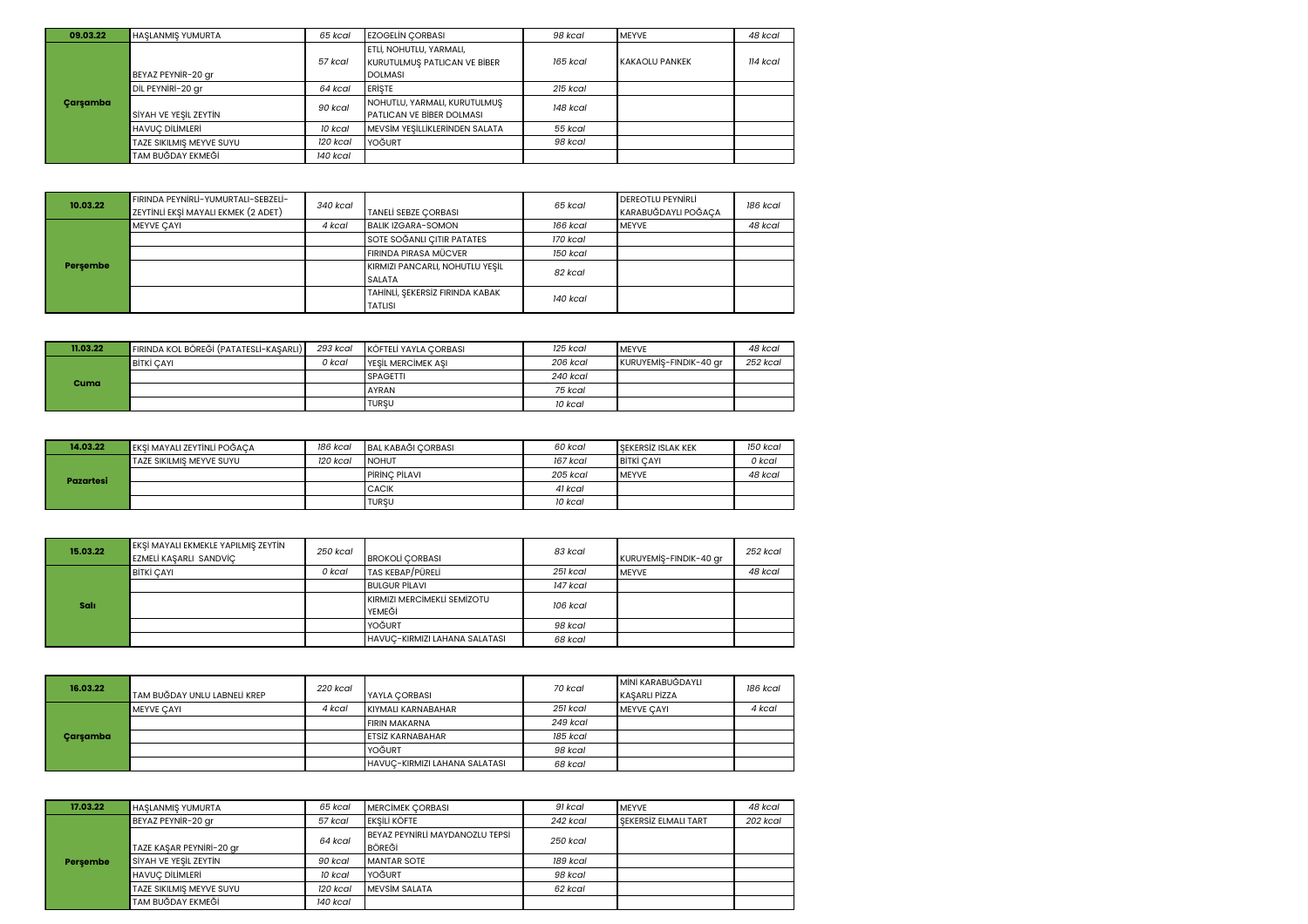| 18.03.22 | SEKERSİZ MEYVELİ YULAFLI MUFFIN | 366 kcal | <b>MINESTRONE CORBA</b>           | 113 kcal | <b>IMEYVE</b>          | 48 kcal  |
|----------|---------------------------------|----------|-----------------------------------|----------|------------------------|----------|
|          | <b>BİTKİ CAYI</b>               | 0 kcal   | <b>LET DÖNER</b>                  | 233 kcal | KURUYEMİŞ-FINDIK-40 gr | 252 kcal |
|          |                                 |          | <b>FIRINDA ELMA DÍLÍM PATATES</b> | 154 kcal |                        |          |
| Cuma     |                                 |          | FIRINDA KABAK MÜCVER              | 150 kcal |                        |          |
|          |                                 |          | <b>AYRAN</b>                      | 75 kcal  |                        |          |
|          |                                 |          | <b>IMEVSIM SALATA</b>             | 59 kcal  |                        |          |

| 21.03.22  | KARABUĞDAYLI PEYNİRLİ POĞACA | 186 kcal | <b>TARHANA CORBASI</b>    | 90 kcal  | UZÜMLÜ KURABİYE<br>(SEKERSIZ) | 132 kcal |
|-----------|------------------------------|----------|---------------------------|----------|-------------------------------|----------|
|           | TAZE SIKILMIS MEYVE SUYU     | 120 kcal | <b>LETLI KIS TÜRLÜ</b>    | 161 kcal | <b>BITKI CAYI</b>             | 0 kcal   |
|           |                              |          | <b>PENNE MAKARNA</b>      | 210 kcal | <b>IMEYVE</b>                 | 48 kcal  |
| Pazartesi |                              |          | <b>LETSİZ KIS TÜRLÜSÜ</b> | 121 kcal |                               |          |
|           |                              |          | YOĞURT                    | 98 kcal  |                               |          |
|           |                              |          | INARLI KİNOA SALATASI     | 95 kcal  |                               |          |

| 22.03.22    | <b>GÖZ YUMURTA</b>       | 85 kcal  | <b>MERCIMEK CORBASI</b>   | 91 kcal  | <b>IMEYVE</b>          | 48 kcal  |
|-------------|--------------------------|----------|---------------------------|----------|------------------------|----------|
|             | BEYAZ PEYNIR-20 gr       | 57 kcal  | ROSTO (PÜRE EŞLİĞİNDE)    | 180 kcal | KURUYEMİŞ-FINDIK-40 gr | 252 kcal |
|             | TAZE KASAR PEYNIRI-20 gr | 64 kcal  | <b>BULGUR PILAVI</b>      | 150 kcal |                        |          |
| <b>Sali</b> | SİYAH VE YEŞİL ZEYTİN    | 90 kcal  | <b>FIRINDA BROKOLI</b>    | 75 kcal  |                        |          |
|             | <b>HAVUC DİLİMLERİ</b>   | 10 kcal  | ELMA RENDELİ AYVA TATLISI | 178 kcal |                        |          |
|             | TAZE SIKILMIS MEYVE SUYU | 120 kcal | MEVSİM YESİLLİKLERİ       | 50 kcal  |                        |          |
|             | TAM BUĞDAY EKMEĞİ        | 140 kcal |                           |          |                        |          |

| 23.03.22 | EKŞİ MAYALI EKMEKLE YAPILMIŞ<br>KURUTULMUS DOMATES VE TAZE LORLU<br>SANDVİC | 223kcal | <b>ZENCEFILLI PATATES CORBASI</b> | 65 kcal  | <b>IMUZLU PANKEK</b> | 114 kcal |
|----------|-----------------------------------------------------------------------------|---------|-----------------------------------|----------|----------------------|----------|
|          | <b>BİTKİ CAYI</b>                                                           | 0 kcal  | <b>IKURU FASULYE</b>              | 167 kcal | <b>BİTKİ CAYI</b>    | 0 kcal   |
| Carsamba |                                                                             |         | <b>BULGUR PILAVI</b>              | 147 kcal |                      |          |
|          |                                                                             |         | <b>PANCAR TURSUSU</b>             | 45 kcal  |                      |          |
|          |                                                                             |         | <b>HAVUC-TURP-MARUL SALATASI</b>  | 61 kcal  |                      |          |

| 24.03.22 | KARABUĞDAYLI ZEYTİNLİ POĞAÇA (1<br>adet) | 193 kcal | <b>GENDIME CORBASI</b>          | 102 kcal | <b>IMEYVE</b>                 | 48 kcal  |
|----------|------------------------------------------|----------|---------------------------------|----------|-------------------------------|----------|
|          | TAZE SIKILMIS MEYVE SUYU                 | 120 kcal | ETLİ YAPRAK SARMA               | 132 kcal | KURUYEMİŞ-ÇİĞ BADEM-<br>40 gr | 252 kcal |
| Persembe |                                          |          | <b>SPAGETTI</b>                 | 205 kcal |                               |          |
|          |                                          |          | <b>ZEYTİNYAĞLI YAPRAK SARMA</b> | 108 kcal |                               |          |
|          |                                          |          | YOĞURT                          | 98 kcal  |                               |          |
|          |                                          |          | <b>COBAN SALATA</b>             | 62 kcal  |                               |          |